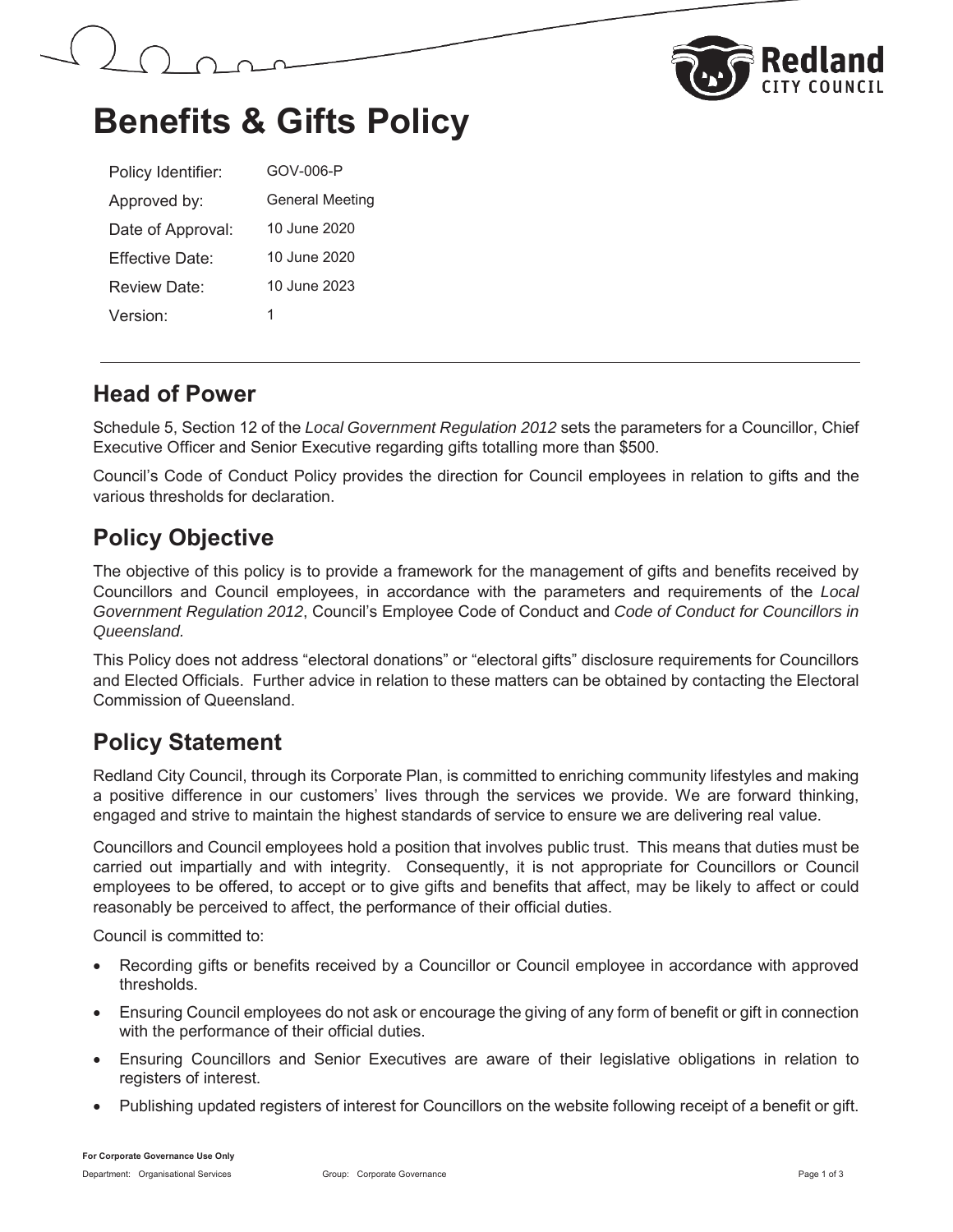



### **Benefits & Gifts Policy**

#### **Definitions**

| <b>Term</b>                         | <b>Definition</b>                                                                                                                                                                                                                                                                                                                                                                                                                                                                                                                                                                                                                                                                                                                                                                                                |  |
|-------------------------------------|------------------------------------------------------------------------------------------------------------------------------------------------------------------------------------------------------------------------------------------------------------------------------------------------------------------------------------------------------------------------------------------------------------------------------------------------------------------------------------------------------------------------------------------------------------------------------------------------------------------------------------------------------------------------------------------------------------------------------------------------------------------------------------------------------------------|--|
| Gift                                | The receipt of a benefit or item and includes:                                                                                                                                                                                                                                                                                                                                                                                                                                                                                                                                                                                                                                                                                                                                                                   |  |
| (for the purpose of this<br>Policy) | Loans of money, including provision of overdraft facilities (e.g. credit card<br>$\bullet$<br>or guarantor for a loan).<br>The sale of virtual property with a sale price below proper valuation.<br>$\bullet$<br>Hospitality, including meals, entertainment and accommodation.<br>$\bullet$<br>Conferences (not paid by Council or personally), sporting and cultural<br>$\bullet$<br>activities.<br>All travel (not paid by Council or personally).<br>$\bullet$<br>Associations, organisations and memberships (not paid by Council or<br>$\bullet$<br>personally).<br>The transfer of money or property.<br>$\bullet$<br>The provision of use of property, equipment or services free of charge, at a<br>$\bullet$<br>reduced rate, for a period of time or an unspecified period (e.g. use of a            |  |
| <b>Exclusions</b>                   | holiday unit).<br>Items which can be regarded as mementos such as ties, cuff-links, pens,<br>stationery or the like, the fair market price of which would not exceed gift<br>declaration guidelines at the time of purchase and at the place of purchase.<br>Items provided to employees or Councillors under an approved reward<br>program e.g. years of service recognition.<br>Gifts received from family members or personal friends (except where they are<br>a Council employee and/or Councillor) offered in a purely personal capacity.<br>If a gift over the Gift Declaration Limit does not need to be disclosed under this<br>policy, but the gift may give rise to an actual or perceived conflict of interest it<br>must be disclosed via the Council's "conflicts of interest disclosure" process. |  |
| Council employee                    | Includes the:<br><b>Chief Executive Officer;</b><br>Members of the Executive Leadership Team; and                                                                                                                                                                                                                                                                                                                                                                                                                                                                                                                                                                                                                                                                                                                |  |
|                                     | All other permanent, temporary and casual employees.                                                                                                                                                                                                                                                                                                                                                                                                                                                                                                                                                                                                                                                                                                                                                             |  |

#### **Associated Documents**

*Local Government Act 2009 Local Government Regulation 2012 Code of Conduct for Councillors in Queensland* Public Interest Disclosure Policy (A3154424) Employee Code of Conduct (A196608) Benefits and Gifts Guideline (A4210927)

### **Document Control**

Only Council can approve amendments to this document by resolution of a Council Meeting, with the exception of administrative amendments which can be approved by the relevant ELT member. Refer to *Policy Instrument Development Manual* for an explanation on administrative amendments (A4063988).

Any requests to change the content of this document must be forwarded to relevant Service Manager(s).

Approved documents must be submitted to the Corporate Meetings and Registers Team for registration.